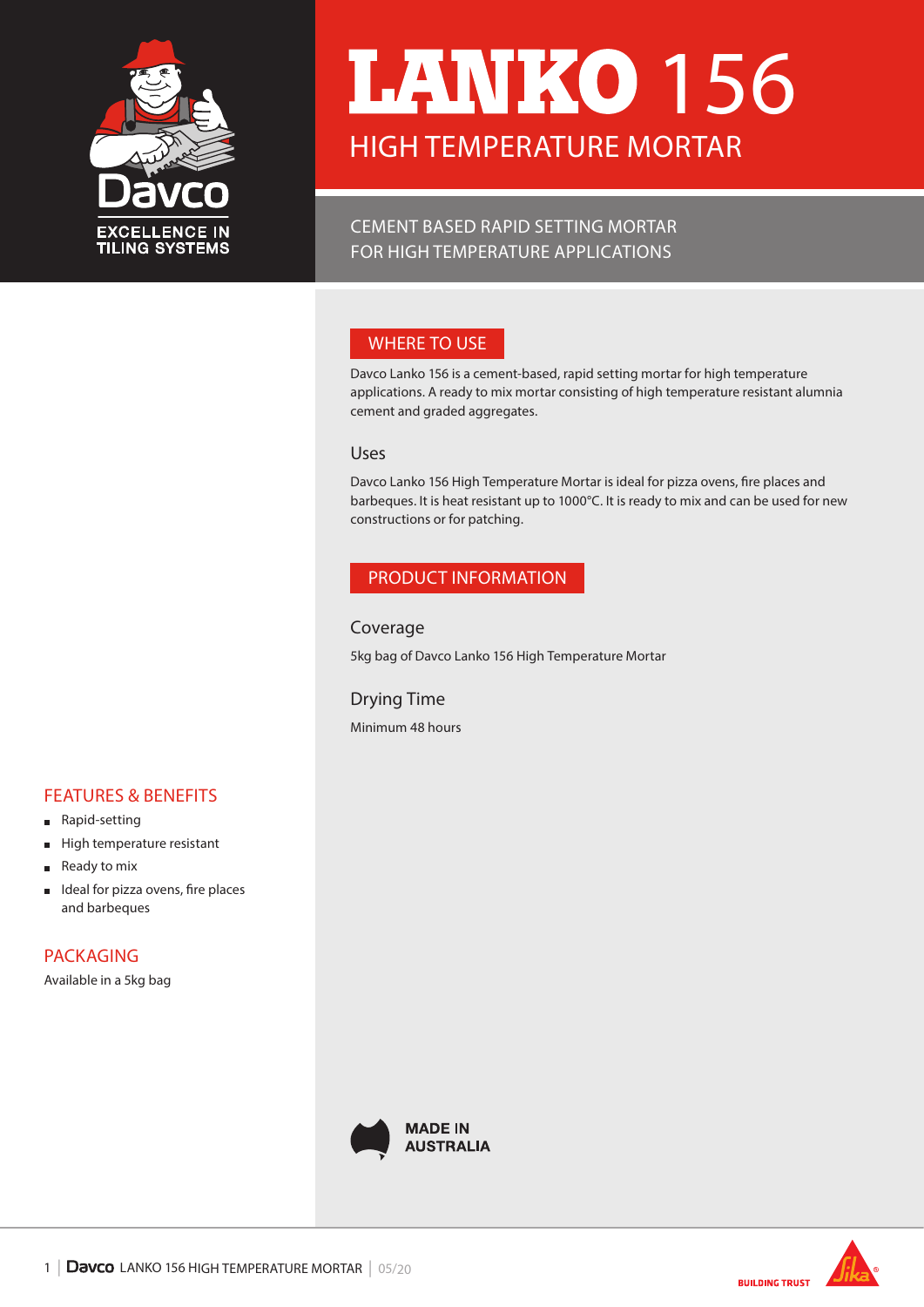## **TECHNICAL**

| <b>TECHNICAL DATA</b>                                              | LANKO 134   |
|--------------------------------------------------------------------|-------------|
| Appearance                                                         | Grey powder |
| Shelf life when stored unopened in elevated, cool, dry<br>location | 12 months   |
| Particle size                                                      | $0-2$ mm    |
| Density of cured product                                           | $2.2$ kg/1  |

Values presented are typical and not necessarily referenced to create specifications. All measurements are taken at 20ºC and 50% relative humidity. Specifications vary according to site conditions and should be taken as a guide only.



Davco products manufactured in Australia are produced in accordance with quality management systems certified as complying with AS/NZS ISO 9001:2008.

**Quality** ISO 9001 SAI GLOBAL



- 2. Slowly add the powder into the water while mixing with a mixing paddle attached to a drill.
- 3. Gradually add more water to the mixture to achieve the desired consistency.
- 4. Continue to mix for several minutes to ensure all material is fully blended. The finished mix should be a smooth paste free from lumps.
- For any additional mixing instructions not covered above, contact Sika Australia.

#### APPLICATION

- 1. Manually apply using a steel trowel.
- 2. Smooth the surface with a float or steel trowel.
- 3. Allow 2 hours for intial set.
- 4. Allow a minimum of 48 hours drying before applying heat gradually.

If unsure about suitability in certain installations, contact Sika Australia for guidance.

## Clean-up & Return to Service

- Clean mixing and application equipment with water immediately following use
- Allow a minimum of 48 hours drying before applying heat graudually

## DIRECTIONS FOR USE

• A test should be undertaken in all cases to ensure suitability

## SURFACE PREPARATION

• Substrate and materials being bonded need to be free from contaminants such as dust, oil, etc. The surface needs to be pre-moistened prior to application

#### MIX PREPARATION

## Mix Ratio

| <b>SITUATION / REOUIREMENT</b> | MIX REOUIREMENTS PER 5KG            |
|--------------------------------|-------------------------------------|
| General applications           | 1.25 - 1.5L of clean, potable water |
|                                |                                     |

## Mix Process

1. Measure approximately 70% of the water into a clean bucket. Use only clean, potable water. Do not bore water or grey water.